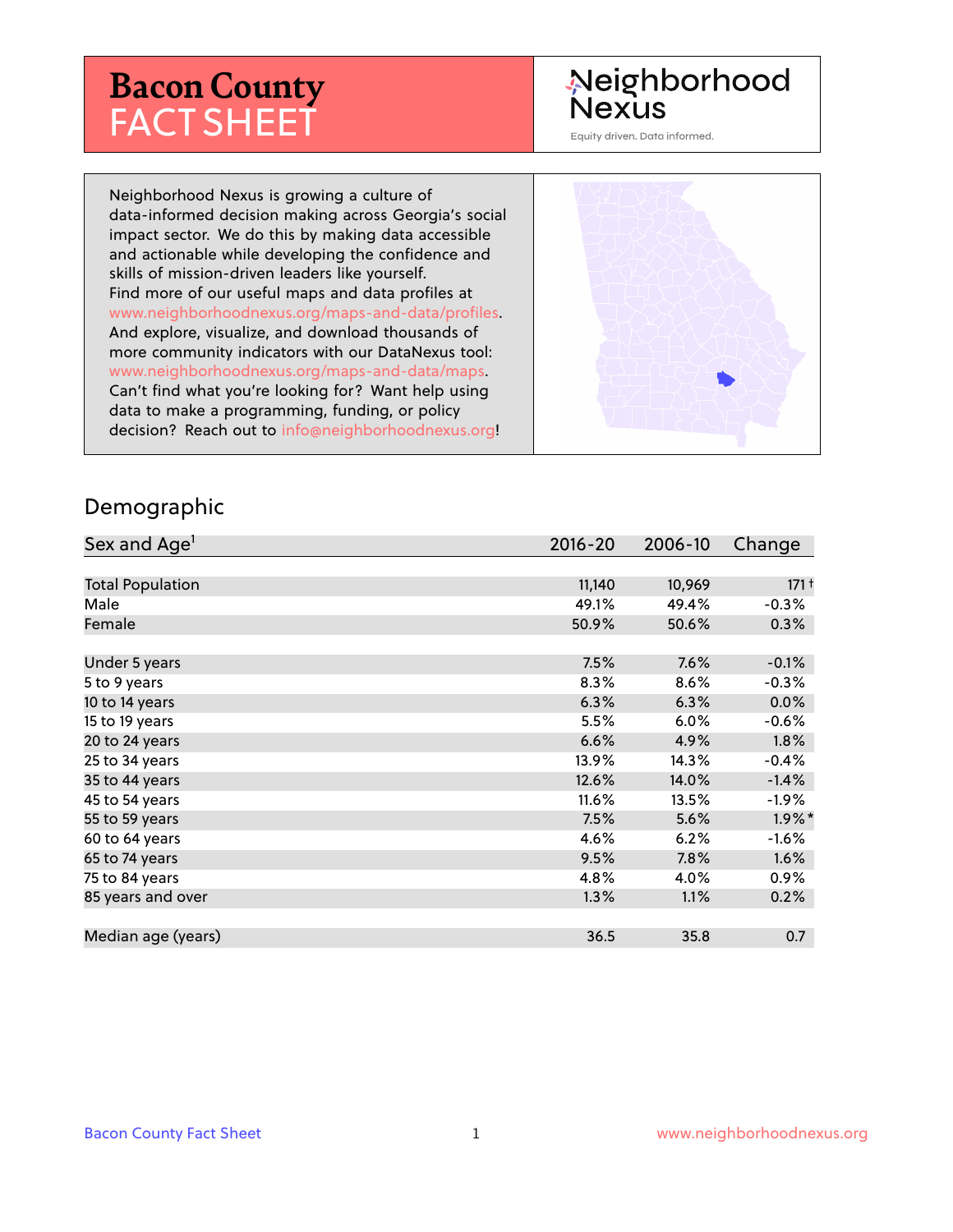## Demographic, continued...

| Race <sup>2</sup>                                   | $2016 - 20$ | 2006-10 | Change     |
|-----------------------------------------------------|-------------|---------|------------|
| <b>Total population</b>                             | 11,140      | 10,969  | $171 +$    |
| One race                                            | 98.4%       | 99.6%   | $-1.3\%$ * |
| White                                               | 79.6%       | 77.6%   | 2.0%       |
| <b>Black or African American</b>                    | 16.4%       | 17.0%   | $-0.5%$    |
| American Indian and Alaska Native                   | 0.0%        | 0.0%    | 0.0%       |
| Asian                                               | 0.5%        | 0.2%    | 0.2%       |
| Native Hawaiian and Other Pacific Islander          | 0.0%        | 0.0%    | 0.0%       |
| Some other race                                     | 1.8%        | 4.8%    | $-3.0\%$ * |
| Two or more races                                   | 1.6%        | 0.4%    | $1.3\%$ *  |
| Race alone or in combination with other race(s) $3$ | $2016 - 20$ | 2006-10 | Change     |
| Total population                                    | 11,140      | 10,969  | $171 +$    |
| White                                               | 81.2%       | 78.0%   | $3.2\%$ *  |
| <b>Black or African American</b>                    | 17.3%       | 17.3%   | $-0.1%$    |
| American Indian and Alaska Native                   | 0.2%        | 0.0%    | 0.2%       |
| Asian                                               | 0.9%        | 0.2%    | $0.7\%$ *  |
| Native Hawaiian and Other Pacific Islander          | 0.0%        | 0.0%    | 0.0%       |
| Some other race                                     | 2.0%        | 4.8%    | $-2.8\%$ * |
| Hispanic or Latino and Race <sup>4</sup>            | $2016 - 20$ | 2006-10 | Change     |
| <b>Total population</b>                             | 11,140      | 10,969  | $171 +$    |
| Hispanic or Latino (of any race)                    | 8.4%        | 5.9%    | $2.4%$ +   |
| Not Hispanic or Latino                              | 91.6%       | 94.1%   | $-2.4%$ †  |
| White alone                                         | 73.2%       | 76.5%   | $-3.3\%$ * |
| Black or African American alone                     | 16.4%       | 17.0%   | $-0.5%$    |
| American Indian and Alaska Native alone             | 0.0%        | $0.0\%$ | 0.0%       |
| Asian alone                                         | 0.5%        | 0.2%    | 0.2%       |
| Native Hawaiian and Other Pacific Islander alone    | 0.0%        | 0.0%    | 0.0%       |
| Some other race alone                               | 0.0%        | 0.0%    | 0.0%       |
| Two or more races                                   | 1.5%        | 0.4%    | $1.1\%$ *  |
| U.S. Citizenship Status <sup>5</sup>                | $2016 - 20$ | 2006-10 | Change     |
| Foreign-born population                             | 303         | 533     | $-230*$    |
| Naturalized U.S. citizen                            | 21.8%       | 8.4%    | 13.3%      |
| Not a U.S. citizen                                  | 78.2%       | 91.6%   | $-13.3%$   |
|                                                     | $2016 - 20$ |         |            |
| Citizen, Voting Age Population <sup>6</sup>         |             | 2006-10 | Change     |
| Citizen, 18 and over population                     | 8,056       | 7,785   | $271*$     |
| Male                                                | 48.8%       | 47.7%   | $1.2\%$ *  |
| Female                                              | 51.2%       | 52.3%   | $-1.2%$    |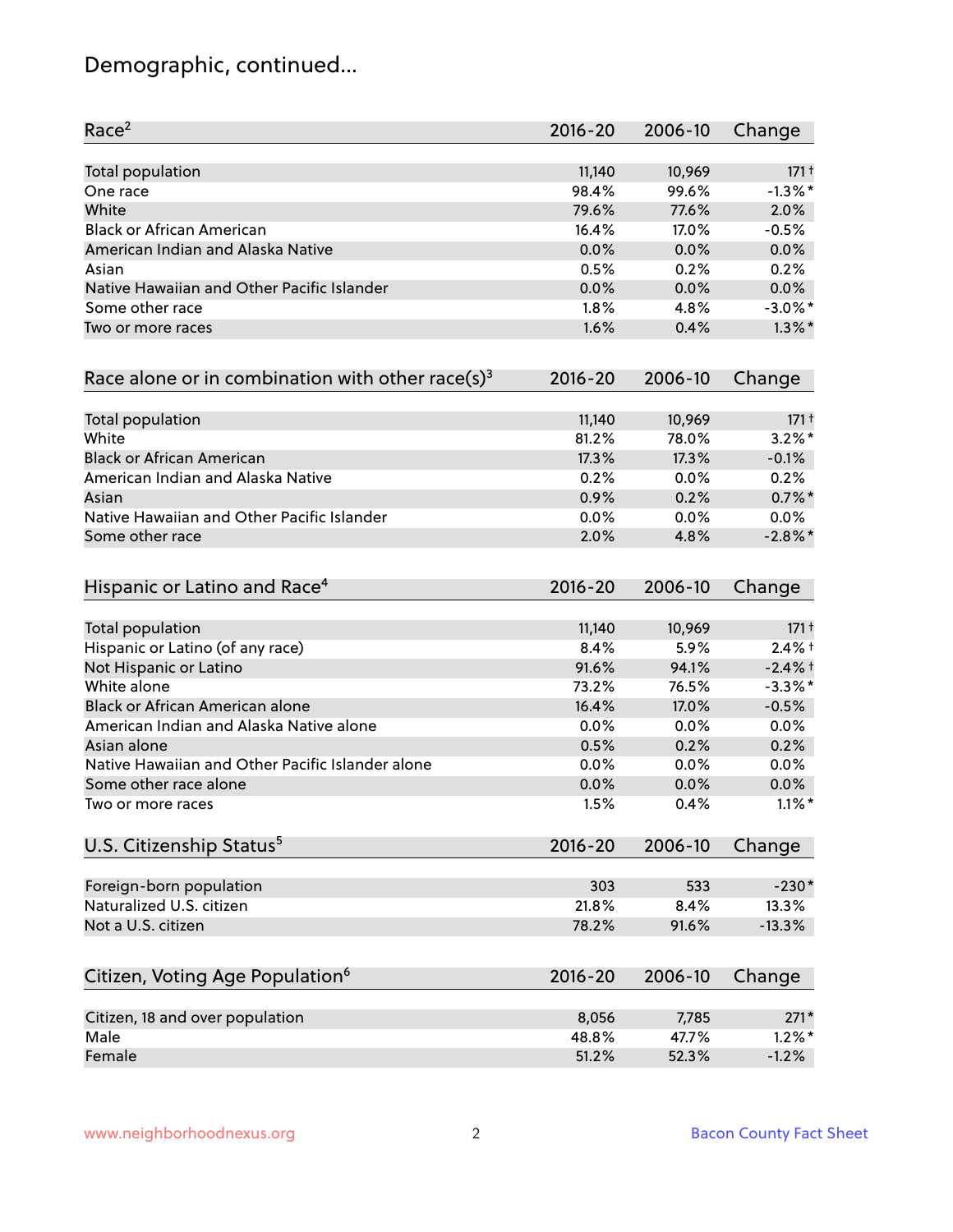#### Economic

| Income <sup>7</sup>                                 | $2016 - 20$ | 2006-10 | Change    |
|-----------------------------------------------------|-------------|---------|-----------|
|                                                     |             |         |           |
| All households                                      | 3,743       | 3,873   | $-130$    |
| Less than \$10,000                                  | 11.9%       | 13.2%   | $-1.3%$   |
| \$10,000 to \$14,999                                | 7.6%        | 13.8%   | $-6.3%$   |
| \$15,000 to \$24,999                                | 15.0%       | 12.2%   | 2.8%      |
| \$25,000 to \$34,999                                | 12.9%       | 15.1%   | $-2.2%$   |
| \$35,000 to \$49,999                                | 13.3%       | 13.0%   | 0.3%      |
| \$50,000 to \$74,999                                | 15.0%       | 10.0%   | 5.0%      |
| \$75,000 to \$99,999                                | 10.2%       | 10.4%   | $-0.2%$   |
| \$100,000 to \$149,999                              | 11.8%       | 10.7%   | 1.1%      |
| \$150,000 to \$199,999                              | 1.8%        | 1.3%    | 0.5%      |
| \$200,000 or more                                   | 0.6%        | 0.3%    | 0.3%      |
| Median household income (dollars)                   | 36,692      | 31,429  | $5,263*$  |
| Mean household income (dollars)                     | 52,162      | 45,482  | $6,680*$  |
| With earnings                                       | 70.6%       | 70.0%   | 0.6%      |
| Mean earnings (dollars)                             | 55,413      | 52,157  | 3,256     |
| <b>With Social Security</b>                         | 36.4%       | 36.3%   | 0.1%      |
| Mean Social Security income (dollars)               | 17,632      | 12,898  | 4,734*    |
| With retirement income                              | 15.1%       | 11.7%   | 3.4%      |
| Mean retirement income (dollars)                    | 25,038      | 13,910  | $11,128*$ |
| With Supplemental Security Income                   | 6.8%        | 8.5%    | $-1.7%$   |
| Mean Supplemental Security Income (dollars)         | 6,297       | 6,517   | $-219$    |
| With cash public assistance income                  | 2.7%        | 0.5%    | $2.2\%$ * |
| Mean cash public assistance income (dollars)        | 2,133       | 1,884   | 248       |
| With Food Stamp/SNAP benefits in the past 12 months | 15.5%       | 12.3%   | 3.2%      |
|                                                     |             |         |           |
| Families                                            | 2,436       | 2,677   | $-241$    |
| Less than \$10,000                                  | 5.9%        | 5.9%    | $-0.0%$   |
| \$10,000 to \$14,999                                | 2.1%        | 5.7%    | $-3.5%$   |
| \$15,000 to \$24,999                                | 16.5%       | 13.1%   | 3.3%      |
| \$25,000 to \$34,999                                | 15.6%       | 15.4%   | 0.3%      |
| \$35,000 to \$49,999                                | 10.8%       | 15.7%   | $-5.0%$   |
| \$50,000 to \$74,999                                | 15.1%       | 12.8%   | 2.3%      |
| \$75,000 to \$99,999                                | 14.1%       | 13.6%   | 0.5%      |
| \$100,000 to \$149,999                              | 16.8%       | 15.4%   | 1.4%      |
| \$150,000 to \$199,999                              | 2.2%        | 1.8%    | 0.3%      |
| \$200,000 or more                                   | 0.9%        | 0.5%    | 0.5%      |
| Median family income (dollars)                      | 48,190      | 45,442  | 2,748     |
| Mean family income (dollars)                        | 62,529      | 57,424  | 5,105     |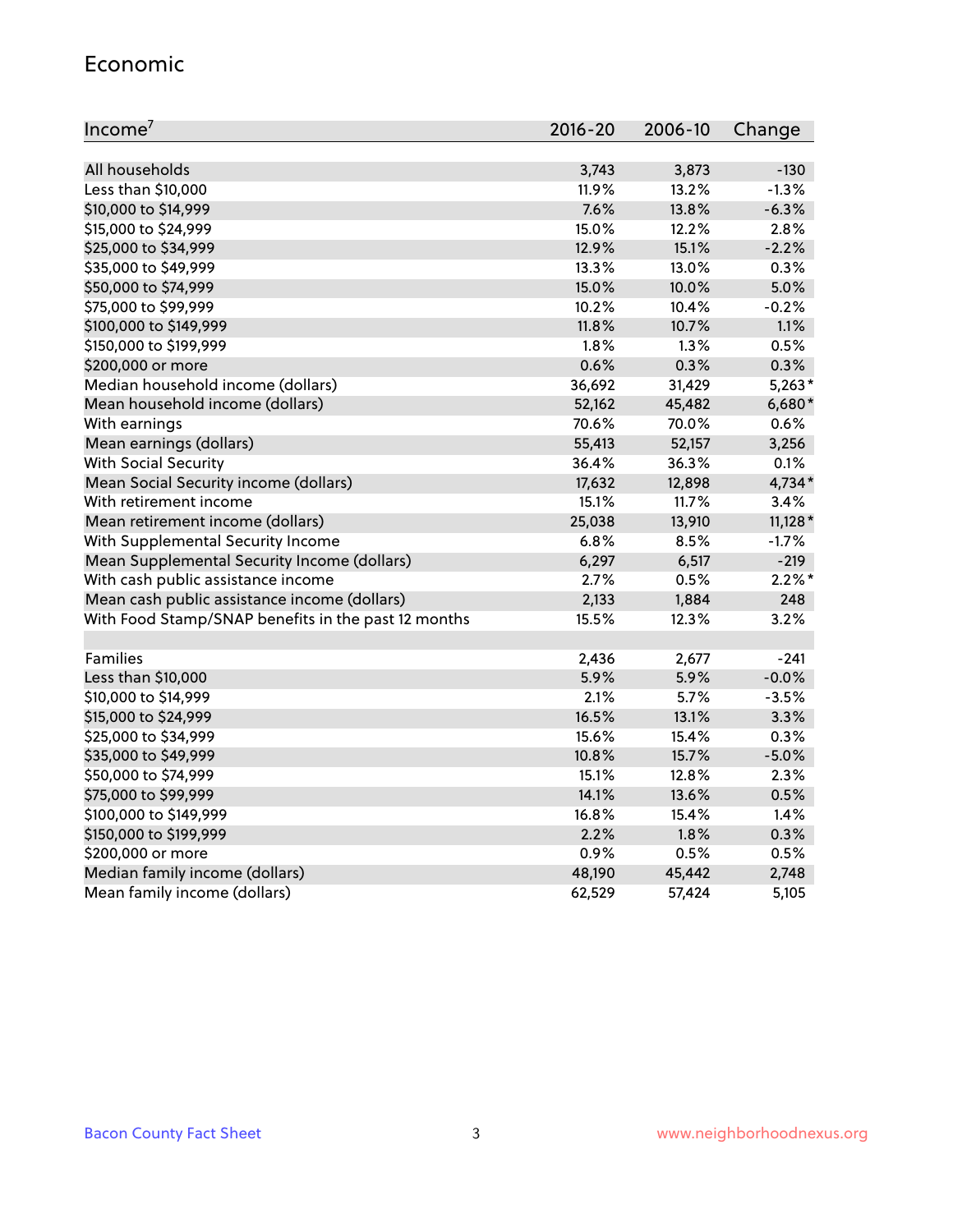## Economic, continued...

| Income, continued <sup>8</sup>                           | $2016 - 20$ | 2006-10 | Change    |
|----------------------------------------------------------|-------------|---------|-----------|
|                                                          |             |         |           |
| Nonfamily households                                     | 1,307       | 1,196   | 111       |
| Median nonfamily income (dollars)                        | 20,313      | 12,919  | 7,394*    |
| Mean nonfamily income (dollars)                          | 28,966      | 17,895  | 11,072*   |
|                                                          |             |         |           |
| Median earnings for workers (dollars)                    | 26,779      | 23,846  | 2,933     |
| Median earnings for male full-time, year-round workers   | 43,297      | 35,102  | 8,195     |
| (dollars)                                                |             |         |           |
| Median earnings for female full-time, year-round workers | 28,230      | 25,384  | 2,846     |
| (dollars)                                                |             |         |           |
|                                                          |             |         |           |
| Per capita income (dollars)                              | 19,882      | 17,110  | $2,772*$  |
|                                                          |             |         |           |
| Families and People Below Poverty Level <sup>9</sup>     | $2016 - 20$ | 2006-10 | Change    |
|                                                          |             |         |           |
| <b>All families</b>                                      | 17.5%       | 11.6%   | 5.9%      |
| With related children under 18 years                     | 29.1%       | 13.7%   | 15.4%*    |
| With related children under 5 years only                 | 19.9%       | 0.0%    | 19.9%     |
| Married couple families                                  | 10.7%       | 8.4%    | 2.3%      |
| With related children under 18 years                     | 21.8%       | 3.1%    | 18.6%*    |
| With related children under 5 years only                 | 0.0%        | 0.0%    | 0.0%      |
| Families with female householder, no husband present     | 35.0%       | 24.6%   | 10.4%     |
| With related children under 18 years                     | 41.8%       | 49.3%   | $-7.6%$   |
| With related children under 5 years only                 | 52.8%       | 0.0%    | 52.8%     |
|                                                          | 26.1%       | 16.5%   | $9.6\%$ * |
| All people                                               |             |         |           |
| Under 18 years                                           | 31.0%       | 18.8%   | 12.2%     |
| Related children under 18 years                          | 31.0%       | 18.8%   | 12.2%     |
| Related children under 5 years                           | 35.8%       | 15.4%   | 20.3%     |
| Related children 5 to 17 years                           | 29.0%       | 20.2%   | 8.9%      |
| 18 years and over                                        | 24.2%       | 15.6%   | $8.6\%$ * |
| 18 to 64 years                                           | 25.9%       | 15.4%   | 10.6%*    |
| 65 years and over                                        | 18.4%       | 16.8%   | 1.6%      |
| People in families                                       | 20.3%       | 11.5%   | $8.8\%$ * |
| Unrelated individuals 15 years and over                  | 48.0%       | 44.7%   | 3.3%      |
|                                                          |             |         |           |
| Non-Hispanic white people                                | 21.5%       | 12.5%   | $9.0\%$ * |
| Black or African-American people                         | 42.1%       | 37.2%   | 4.9%      |
| Asian people                                             | 0.0%        | 0.0%    | $0.0\%$   |
| Hispanic or Latino people                                | 42.1%       | 13.8%   | 28.3%*    |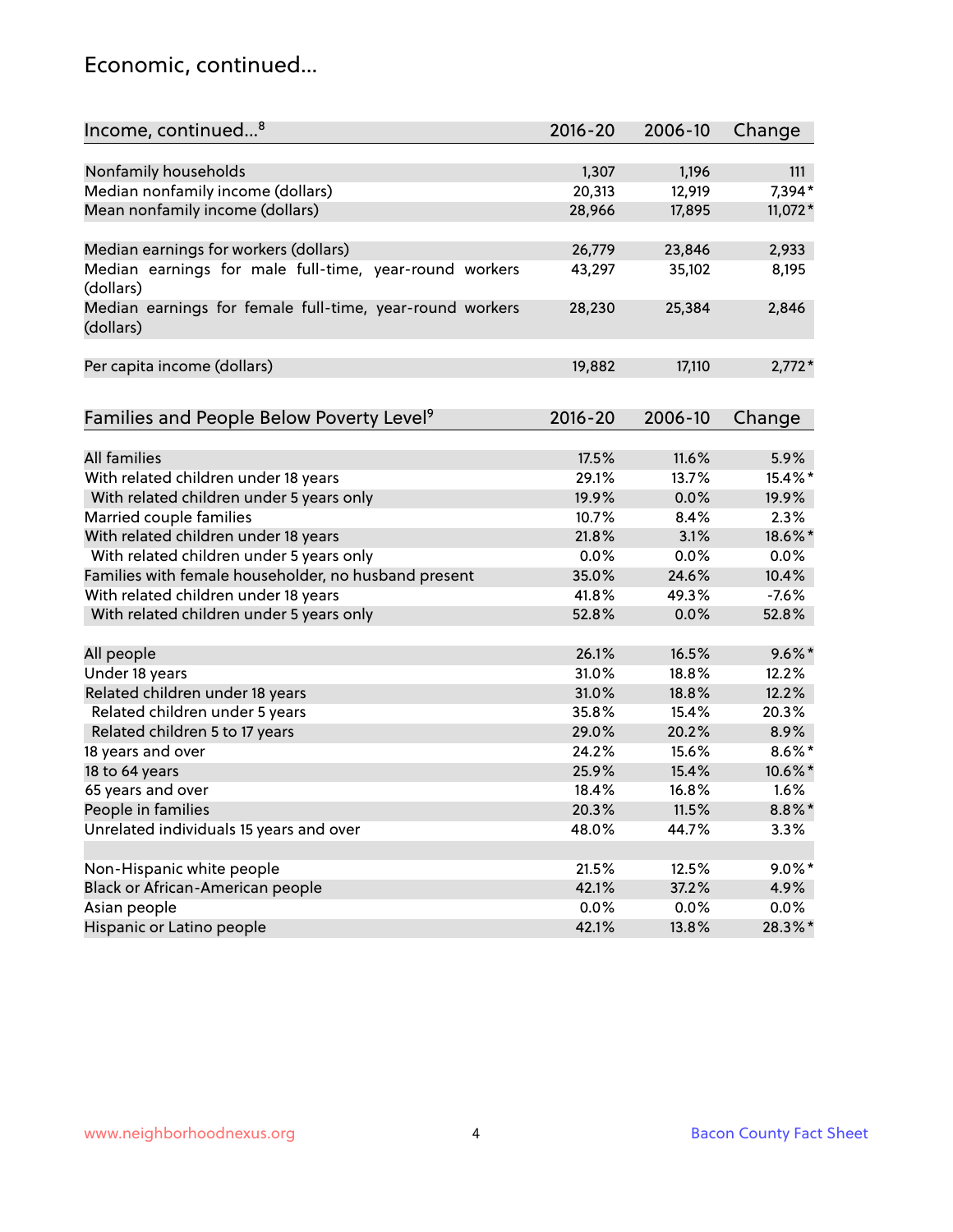## Employment

| Employment Status <sup>10</sup>                                                               | 2010        | 2020    | Change    |
|-----------------------------------------------------------------------------------------------|-------------|---------|-----------|
| In Labor Force                                                                                | 4,652       | 4,542   | 4,542     |
| <b>Unemployment Rate</b>                                                                      | 4.9%        | 10.6%   | $-5.7%$   |
|                                                                                               |             |         |           |
| Industry <sup>11</sup>                                                                        | $2016 - 20$ | 2006-10 | Change    |
| Civilian employed population 16 years and over                                                | 4,112       | 4,058   | 54        |
| Agriculture, forestry, fishing and hunting, and mining                                        | 4.6%        | 5.8%    | $-1.2%$   |
| Construction                                                                                  | 8.9%        | 8.9%    | 0.0%      |
| Manufacturing                                                                                 | 17.8%       | 15.8%   | 2.0%      |
| Wholesale trade                                                                               | 3.0%        | 3.3%    | $-0.3%$   |
| <b>Retail trade</b>                                                                           | 13.0%       | 9.1%    | 3.9%      |
| Transportation and warehousing, and utilities                                                 | 12.1%       | 6.5%    | $5.6\%$ * |
| Information                                                                                   | 2.2%        | 0.9%    | 1.3%      |
| Finance and insurance, and real estate and rental and leasing                                 | 2.7%        | 3.4%    | $-0.6%$   |
| Professional, scientific, and management, and administrative<br>and waste management services | 4.1%        | 2.4%    | 1.7%      |
| Educational services, and health care and social assistance                                   | 21.6%       | 26.5%   | $-4.9%$   |
| Arts, entertainment, and recreation, and accommodation and<br>food services                   | 2.9%        | 3.4%    | $-0.5%$   |
| Other services, except public administration                                                  | 3.3%        | 6.9%    | $-3.6%$   |
| <b>Public administration</b>                                                                  | 3.8%        | 7.0%    | $-3.2%$   |
| Occupation <sup>12</sup>                                                                      | $2016 - 20$ | 2006-10 | Change    |
|                                                                                               |             |         |           |
| Civilian employed population 16 years and over                                                | 4,112       | 4,058   | 54        |
| Management, business, science, and arts occupations                                           | 25.9%       | 26.6%   | $-0.8%$   |
| Service occupations                                                                           | 17.0%       | 15.7%   | 1.4%      |
| Sales and office occupations                                                                  | 18.9%       | 17.3%   | 1.6%      |
| Natural<br>resources,<br>construction,<br>and<br>maintenance<br>occupations                   | 15.6%       | 14.6%   | 1.0%      |
| Production, transportation, and material moving occupations                                   | 22.6%       | 25.8%   | $-3.2%$   |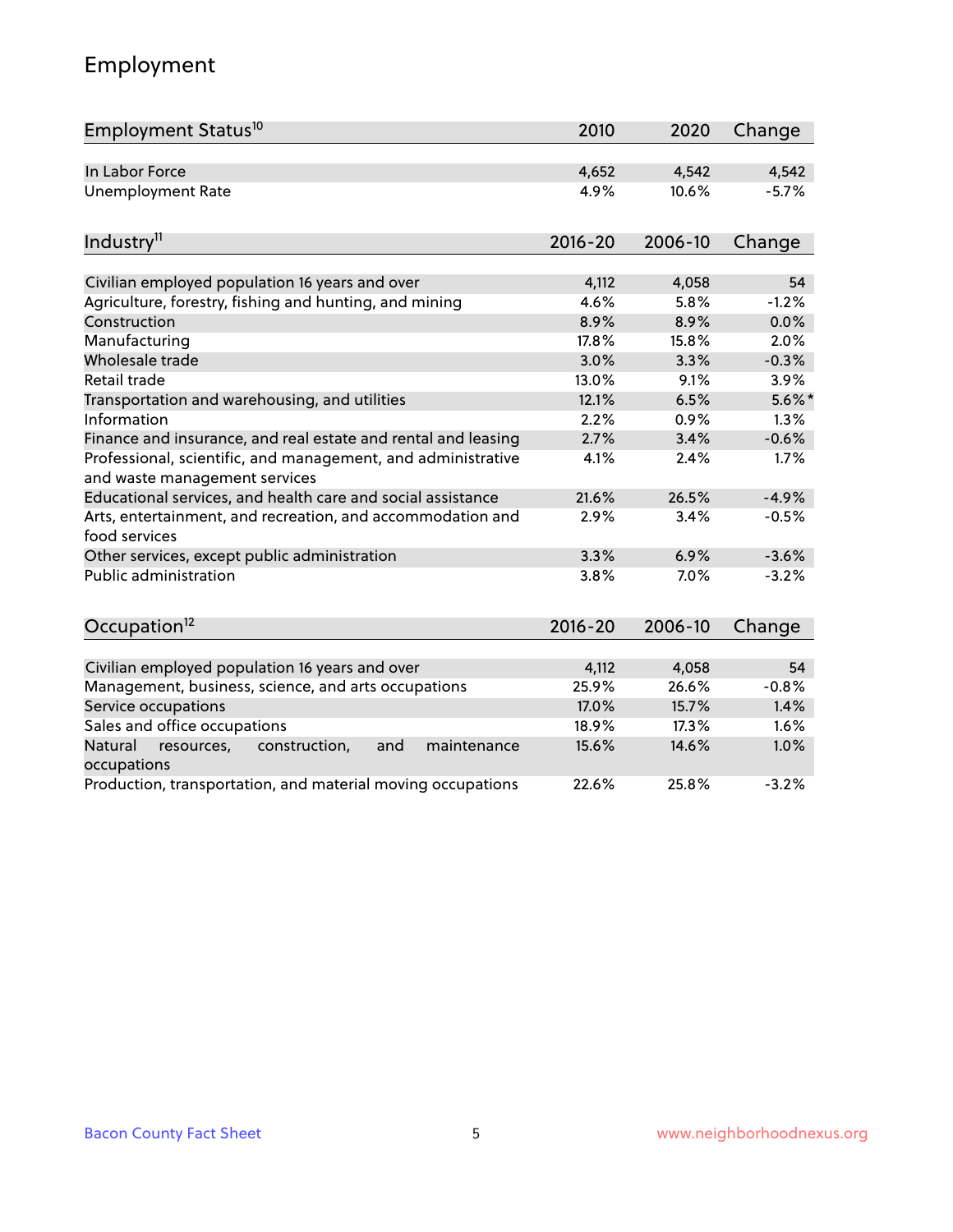## Employment, continued...

| Class of Worker <sup>13</sup>                          | $2016 - 20$ | 2006-10 | Change   |
|--------------------------------------------------------|-------------|---------|----------|
| Civilian employed population 16 years and over         | 4,112       | 4,058   | 54       |
| Private wage and salary workers                        | 77.6%       | 70.8%   | 6.7%     |
| Government workers                                     | 17.9%       | 22.2%   | $-4.3%$  |
| Self-employed in own not incorporated business workers | 4.5%        | 5.8%    | $-1.3%$  |
| Unpaid family workers                                  | 0.0%        | 1.1%    | $-1.1%$  |
|                                                        |             |         |          |
| Job Flows <sup>14</sup>                                | 2019        | 2010    | Change   |
| Total Jobs in county                                   | 3,723       | 2,979   | 744      |
| Held by residents of county                            | 47.7%       | 58.5%   | $-10.8%$ |
| Held by non-residents of county                        | 52.3%       | 41.5%   | 10.8%    |
|                                                        |             |         |          |
| Jobs by Industry Sector <sup>15</sup>                  | 2019        | 2010    | Change   |
| Total Jobs in county                                   | 3,723       | 2,979   | 744      |
| Goods Producing sectors                                | 31.8%       | 26.1%   | 5.7%     |
| Trade, Transportation, and Utilities sectors           | 24.2%       | 20.9%   | 3.3%     |
| All Other Services sectors                             | 44.0%       | 53.0%   | $-9.0%$  |
|                                                        |             |         |          |
| Total Jobs in county held by county residents          | 1,775       | 1,743   | 32       |
| <b>Goods Producing sectors</b>                         | 30.4%       | 24.7%   | 5.8%     |
| Trade, Transportation, and Utilities sectors           | 18.8%       | 17.2%   | 1.6%     |
| All Other Services sectors                             | 50.8%       | 58.1%   | $-7.4%$  |
| Jobs by Earnings <sup>16</sup>                         | 2019        | 2010    | Change   |
|                                                        |             |         |          |
| Total Jobs in county                                   | 3,723       | 2,979   | 744      |
| Jobs with earnings \$1250/month or less                | 21.8%       | 34.8%   | $-13.1%$ |
| Jobs with earnings \$1251/month to \$3333/month        | 47.2%       | 47.3%   | $-0.1%$  |
| Jobs with earnings greater than \$3333/month           | 31.0%       | 17.9%   | 13.2%    |
| Total Jobs in county held by county residents          | 1,775       | 1,743   | 32       |
| Jobs with earnings \$1250/month or less                | 22.9%       | 32.6%   | $-9.7%$  |
| Jobs with earnings \$1251/month to \$3333/month        | 46.1%       | 47.0%   | $-0.8\%$ |
| Jobs with earnings greater than \$3333/month           | 31.0%       | 20.4%   | 10.6%    |
|                                                        |             |         |          |
| Jobs by Age of Worker <sup>17</sup>                    | 2019        | 2010    | Change   |
|                                                        |             |         |          |
| Total Jobs in county                                   | 3,723       | 2,979   | 744      |
| Jobs with workers age 29 or younger                    | 21.1%       | 25.7%   | $-4.6%$  |
| Jobs with workers age 30 to 54                         | 55.7%       | 58.3%   | $-2.6%$  |
| Jobs with workers age 55 or older                      | 23.2%       | 16.0%   | 7.2%     |
| Total Jobs in county held by county residents          | 1,775       | 1,743   | 32       |
| Jobs with workers age 29 or younger                    | 19.8%       | 22.0%   | $-2.2%$  |
| Jobs with workers age 30 to 54                         | 55.2%       | 60.6%   | $-5.4%$  |
| Jobs with workers age 55 or older                      | 25.0%       | 17.3%   | 7.6%     |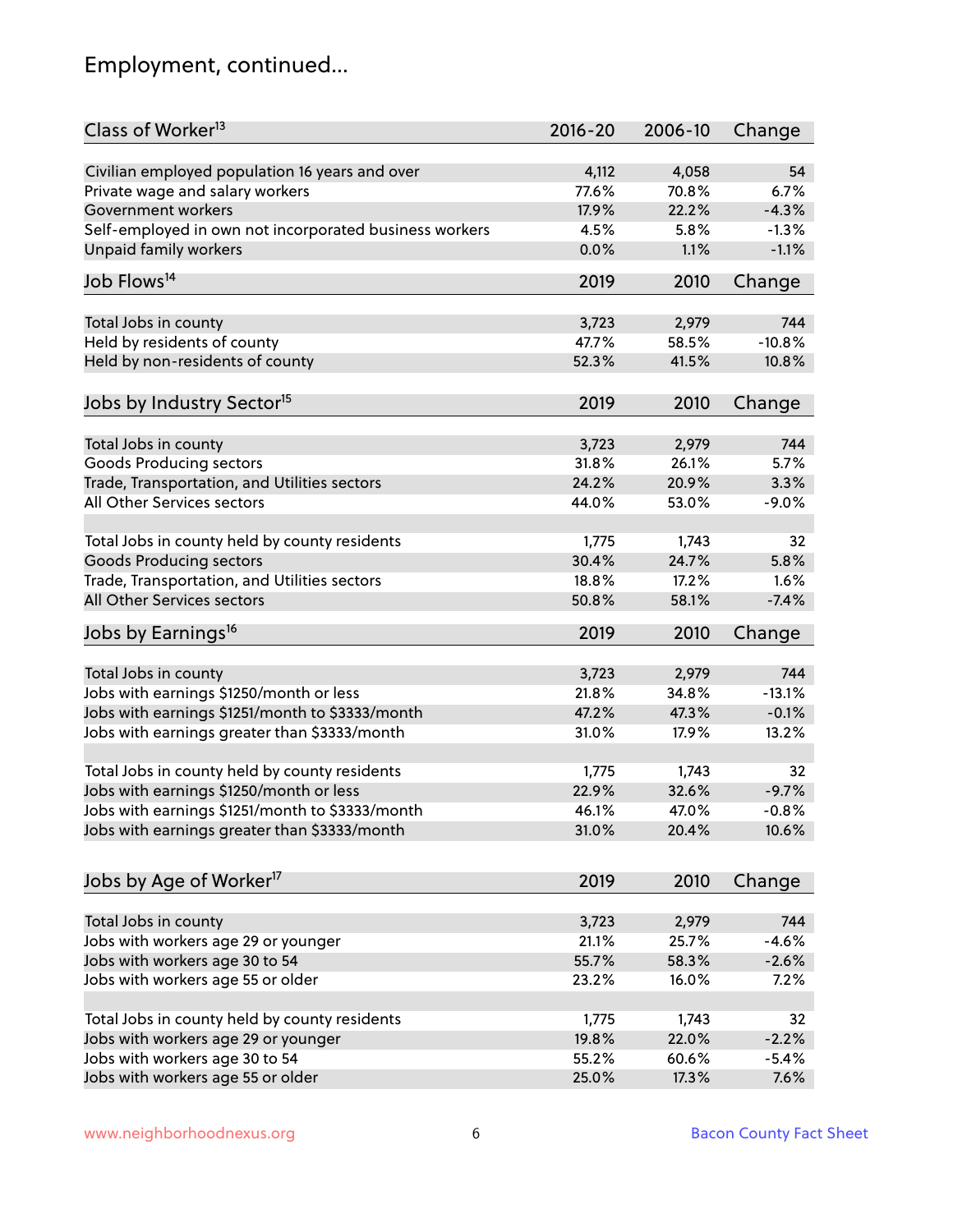#### Education

| Early Learning <sup>18</sup>                         |             |         | 2022       |
|------------------------------------------------------|-------------|---------|------------|
| Licensed Capacity of Early Learning Centers          |             |         | 348        |
| Licenced capacity per 1,000 children ages 0-4        |             |         | 471.5      |
| School Enrollment <sup>19</sup>                      | 2022        | 2010    | Change     |
|                                                      |             |         |            |
| <b>Enrolled in Public School</b>                     | 2,119       | 1,869   | 250        |
| White                                                | 57.8%       | 70.8%   | $-13.1%$   |
| <b>Black or African-American</b>                     | 22.2%       | 18.2%   | 4.0%       |
| Asian                                                | 0.2%        | 0.0%    | 0.2%       |
| <b>Native American</b>                               | 0.0%        | 0.0%    | 0.0%       |
| Pacific Islander                                     | 0.0%        | 0.0%    | 0.0%       |
| <b>Biracial or Multi-Racial</b>                      | 4.7%        | 2.8%    | 1.9%       |
| Hispanic or Latino                                   | 15.1%       | 7.8%    | 7.3%       |
| Georgia Milestones: 3rd Grade Reading <sup>20</sup>  |             |         | 2019       |
| <b>Number of Students Tested</b>                     |             |         |            |
|                                                      |             |         | 153        |
| Proficient or Distinguished                          |             |         | 41.2%      |
| Georgia Milestones: 8th Grade Math <sup>21</sup>     |             |         | 2019       |
| <b>Number of Students Tested</b>                     |             |         | 160        |
| Proficient or Distinguished                          |             |         | 40.0%      |
| Graduation Rates <sup>22</sup>                       | 2021        | 2012    | Change     |
|                                                      |             |         |            |
| Cohort                                               | 146         | 140     | 6          |
| <b>High School Graduation Rate</b>                   | 95.9%       | 74.3%   | 21.6%      |
| Educational Attainment <sup>23</sup>                 | $2016 - 20$ | 2006-10 | Change     |
| Population 25 years and over                         | 7,331       | 7,299   | 32         |
| Less than 9th grade                                  | 5.5%        | 11.3%   | $-5.8\%$ * |
| 9th to 12th grade, no diploma                        | 12.1%       | 16.1%   | $-4.0%$    |
| High school graduate (includes equivalency)          | 44.7%       | 45.1%   | $-0.3%$    |
| Some college, no degree                              | 22.6%       | 16.0%   | $6.6\%$ *  |
| Associate's degree                                   | 5.7%        | 4.1%    | 1.6%       |
|                                                      |             | 3.4%    |            |
| Bachelor's degree<br>Graduate or professional degree | 4.4%        |         | 1.0%       |
|                                                      | 4.9%        | 3.9%    | 1.0%       |
| Percent high school graduate or higher               | 82.4%       | 72.6%   | $9.8\%$ *  |
| Percent bachelor's degree or higher                  | 9.3%        | 7.4%    | 1.9%       |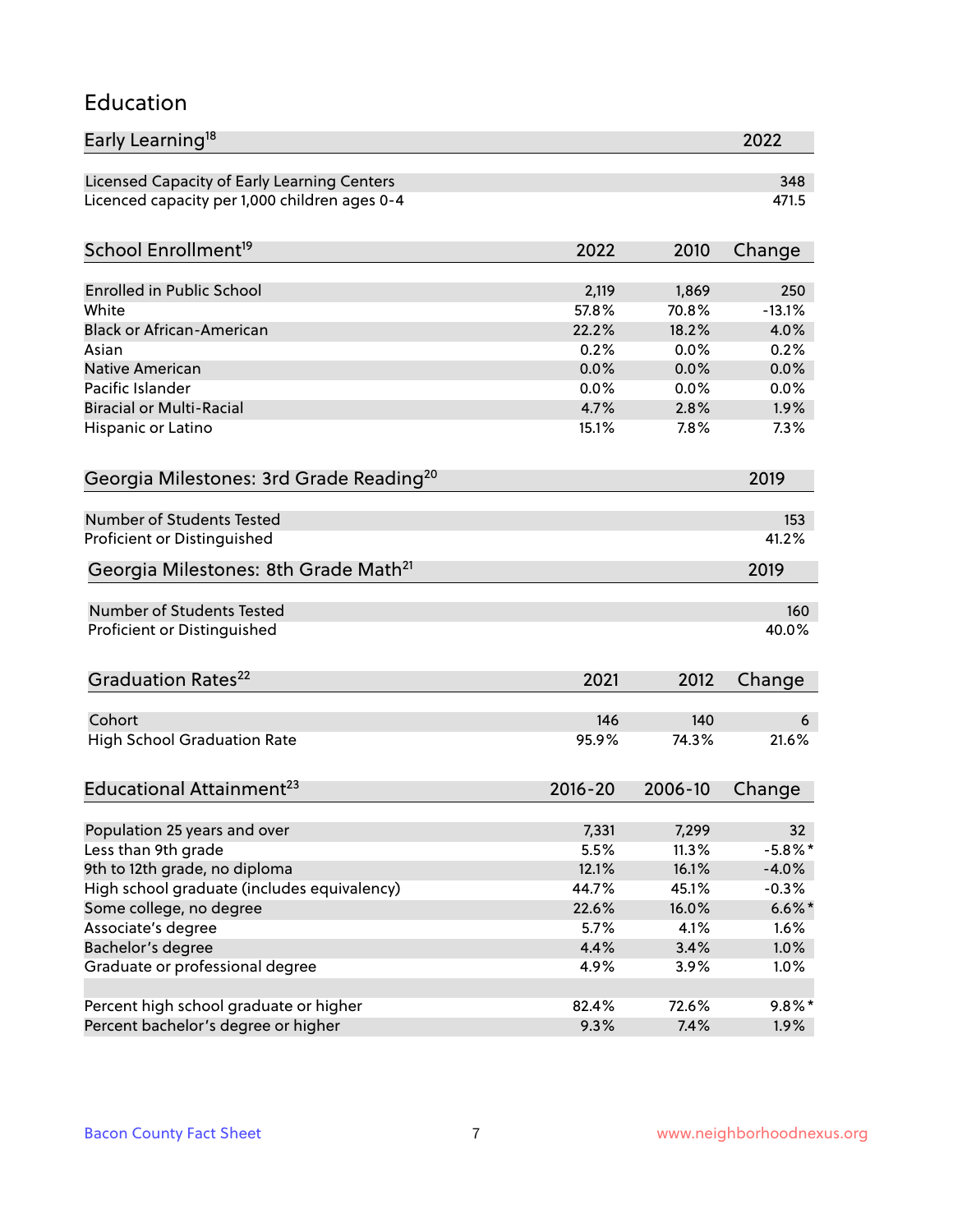## Housing

| Households by Type <sup>24</sup>                     | $2016 - 20$ | 2006-10 | Change      |
|------------------------------------------------------|-------------|---------|-------------|
|                                                      |             |         |             |
| <b>Total households</b>                              | 3,743       | 3,873   | $-130$      |
| Family households (families)                         | 65.1%       | 69.1%   | $-4.0%$     |
| With own children under 18 years                     | 29.0%       | 29.6%   | $-0.7%$     |
| Married-couple family                                | 46.6%       | 50.3%   | $-3.7%$     |
| With own children of the householder under 18 years  | 16.1%       | 20.8%   | $-4.6%$     |
| Male householder, no wife present, family            | 3.4%        | 7.1%    | $-3.7%$     |
| With own children of the householder under 18 years  | 2.7%        | 3.0%    | $-0.3%$     |
| Female householder, no husband present, family       | 15.1%       | 11.7%   | 3.4%        |
| With own children of the householder under 18 years  | 10.2%       | 5.9%    | $4.3\%$ *   |
| Nonfamily households                                 | 34.9%       | 30.9%   | 4.0%        |
| Householder living alone                             | 28.7%       | 26.4%   | 2.3%        |
| 65 years and over                                    | 15.6%       | 10.7%   | 4.9%        |
| Households with one or more people under 18 years    | 32.8%       | 33.1%   | $-0.3%$     |
| Households with one or more people 65 years and over | 34.4%       | 27.5%   | $6.9\%$ *   |
| Average household size                               | 2.76        | 2.70    | 0.06        |
|                                                      | 3.36        | 3.32    | 0.04        |
| Average family size                                  |             |         |             |
| Housing Occupancy <sup>25</sup>                      | $2016 - 20$ | 2006-10 | Change      |
| Total housing units                                  | 4,819       | 4,759   | 60          |
| Occupied housing units                               | 77.7%       | 81.4%   | $-3.7%$     |
| Vacant housing units                                 | 22.3%       | 18.6%   | 3.7%        |
|                                                      |             |         |             |
| Homeowner vacancy rate                               | 1.2         | 0.0     | 1.2         |
| Rental vacancy rate                                  | 6.3         | 0.0     | 6.3         |
| Units in Structure <sup>26</sup>                     | 2016-20     | 2006-10 | Change      |
| Total housing units                                  | 4,819       | 4,759   | 60          |
| 1-unit, detached                                     | 53.6%       | 63.6%   | $-10.0\%$ * |
| 1-unit, attached                                     | 1.1%        | 0.3%    | $0.8\%$ *   |
| 2 units                                              | 1.4%        | 1.5%    | $-0.1%$     |
| 3 or 4 units                                         | 3.5%        | 2.0%    | 1.5%        |
| 5 to 9 units                                         | 1.6%        | 1.8%    | $-0.1%$     |
| 10 to 19 units                                       | 0.0%        | 0.0%    | 0.0%        |
| 20 or more units                                     | 0.2%        | 0.0%    | 0.2%        |
| Mobile home                                          | 38.4%       | 30.8%   | 7.6%        |
| Boat, RV, van, etc.                                  | 0.0%        | 0.0%    | 0.0%        |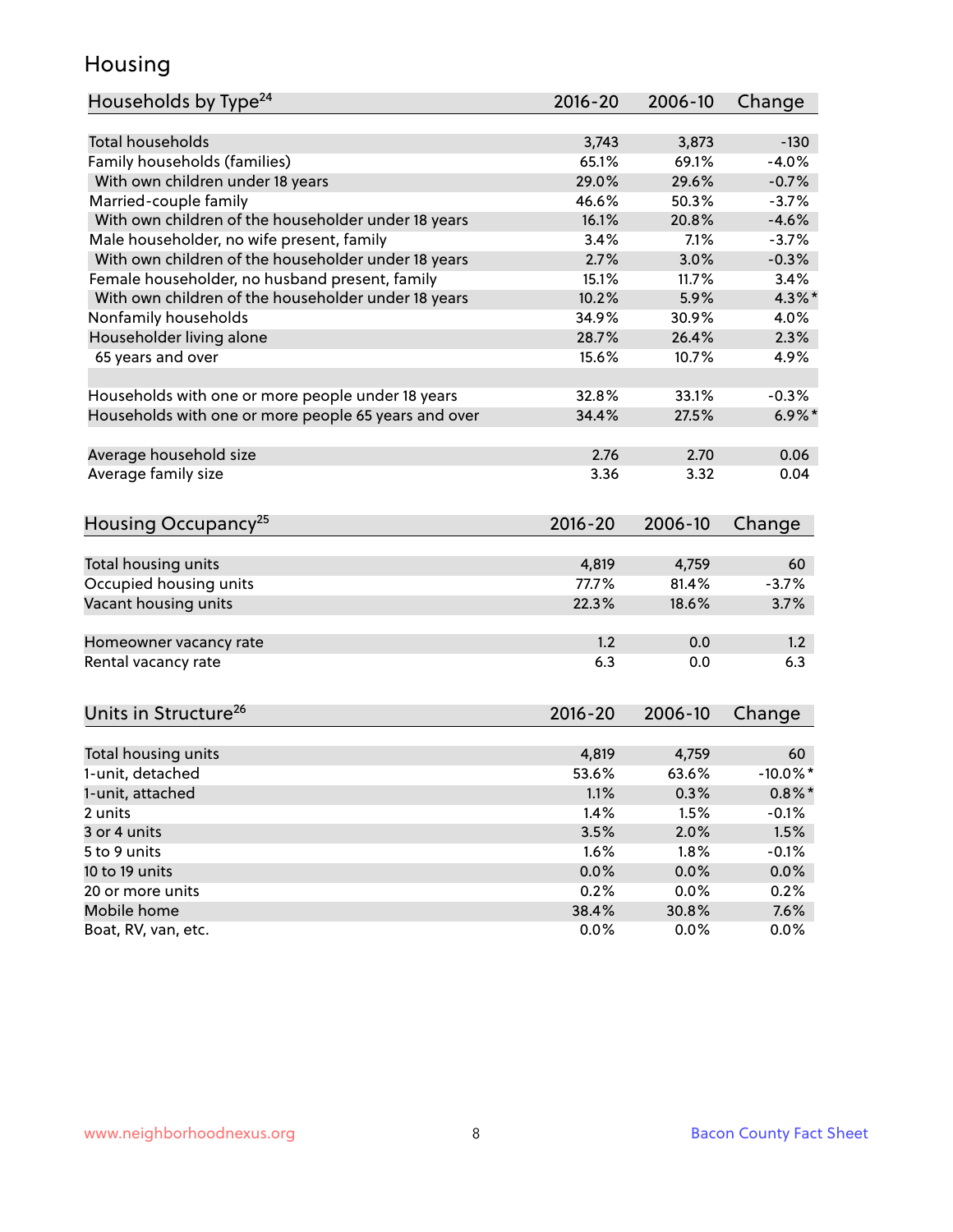## Housing, Continued...

| Year Structure Built <sup>27</sup>             | 2016-20      | 2006-10       | Change                |
|------------------------------------------------|--------------|---------------|-----------------------|
| Total housing units                            | 4,819        | 4,759         | 60                    |
| Built 2014 or later                            | 1.6%         | (X)           | (X)                   |
| Built 2010 to 2013                             | 4.3%         | (X)           | (X)                   |
| Built 2000 to 2009                             | 16.5%        | 6.2%          | 10.4%*                |
| Built 1990 to 1999                             | 23.7%        | 21.0%         | 2.7%                  |
| Built 1980 to 1989                             | 17.0%        | 13.8%         | 3.2%                  |
| Built 1970 to 1979                             | 15.0%        | 28.6%         | $-13.6\%$ *           |
| Built 1960 to 1969                             | 7.7%         | 9.9%          | $-2.2%$               |
| Built 1950 to 1959                             | 6.3%         | 7.6%          | $-1.3%$               |
| Built 1940 to 1949                             | 4.4%         | 4.1%          | 0.3%                  |
| Built 1939 or earlier                          | 3.5%         | 8.8%          | $-5.3\%$ *            |
|                                                |              |               |                       |
| Housing Tenure <sup>28</sup>                   | $2016 - 20$  | 2006-10       | Change                |
| Occupied housing units                         | 3,743        | 3,873         | $-130$                |
| Owner-occupied                                 | 74.6%        | 66.4%         | $8.2\%$ *             |
| Renter-occupied                                | 25.4%        | 33.6%         | $-8.2%$               |
|                                                |              |               |                       |
| Average household size of owner-occupied unit  | 2.71         | 2.81          | $-0.10$               |
| Average household size of renter-occupied unit | 2.92         | 2.50          | 0.42                  |
| Residence 1 Year Ago <sup>29</sup>             | 2016-20      | 2006-10       | Change                |
|                                                | 11,053       | 10,883        | $170*$                |
| Population 1 year and over<br>Same house       | 91.3%        | 82.4%         | 8.9%*                 |
| Different house in the U.S.                    |              | 17.6%         |                       |
|                                                | 8.5%<br>3.9% | 6.9%          | $-9.1\%$ *<br>$-3.0%$ |
| Same county                                    |              |               |                       |
| Different county<br>Same state                 | 4.6%         | 10.7%<br>7.0% | $-6.1%$<br>$-2.9%$    |
|                                                | 4.1%         |               |                       |
| Different state                                | 0.5%         | 3.7%          | $-3.2%$               |
| Abroad                                         | 0.2%         | 0.0%          | 0.2%                  |
| Value of Housing Unit <sup>30</sup>            | $2016 - 20$  | 2006-10       | Change                |
| Owner-occupied units                           | 2,792        | 2,573         | 219                   |
| Less than \$50,000                             | 30.4%        | 28.9%         | 1.5%                  |
| \$50,000 to \$99,999                           | 26.4%        | 41.3%         | $-14.9\%$ *           |
| \$100,000 to \$149,999                         | 14.8%        | 15.2%         | $-0.3%$               |
| \$150,000 to \$199,999                         | 12.8%        | 6.2%          | $6.6\%$ *             |
| \$200,000 to \$299,999                         | 10.7%        | 6.3%          | 4.5%                  |
| \$300,000 to \$499,999                         | 3.4%         | 1.7%          | 1.8%                  |
| \$500,000 to \$999,999                         | 1.5%         | 0.6%          | 0.9%                  |
| \$1,000,000 or more                            | 0.0%         | 0.0%          | 0.0%                  |
| Median (dollars)                               | 82,300       | 71,300        | 11,000                |
| Mortgage Status <sup>31</sup>                  | 2016-20      | 2006-10       | Change                |
|                                                |              |               |                       |
| Owner-occupied units                           | 2,792        | 2,573         | 219                   |
| Housing units with a mortgage                  | 39.8%        | 45.3%         | $-5.5%$               |
| Housing units without a mortgage               | 60.2%        | 54.7%         | 5.5%                  |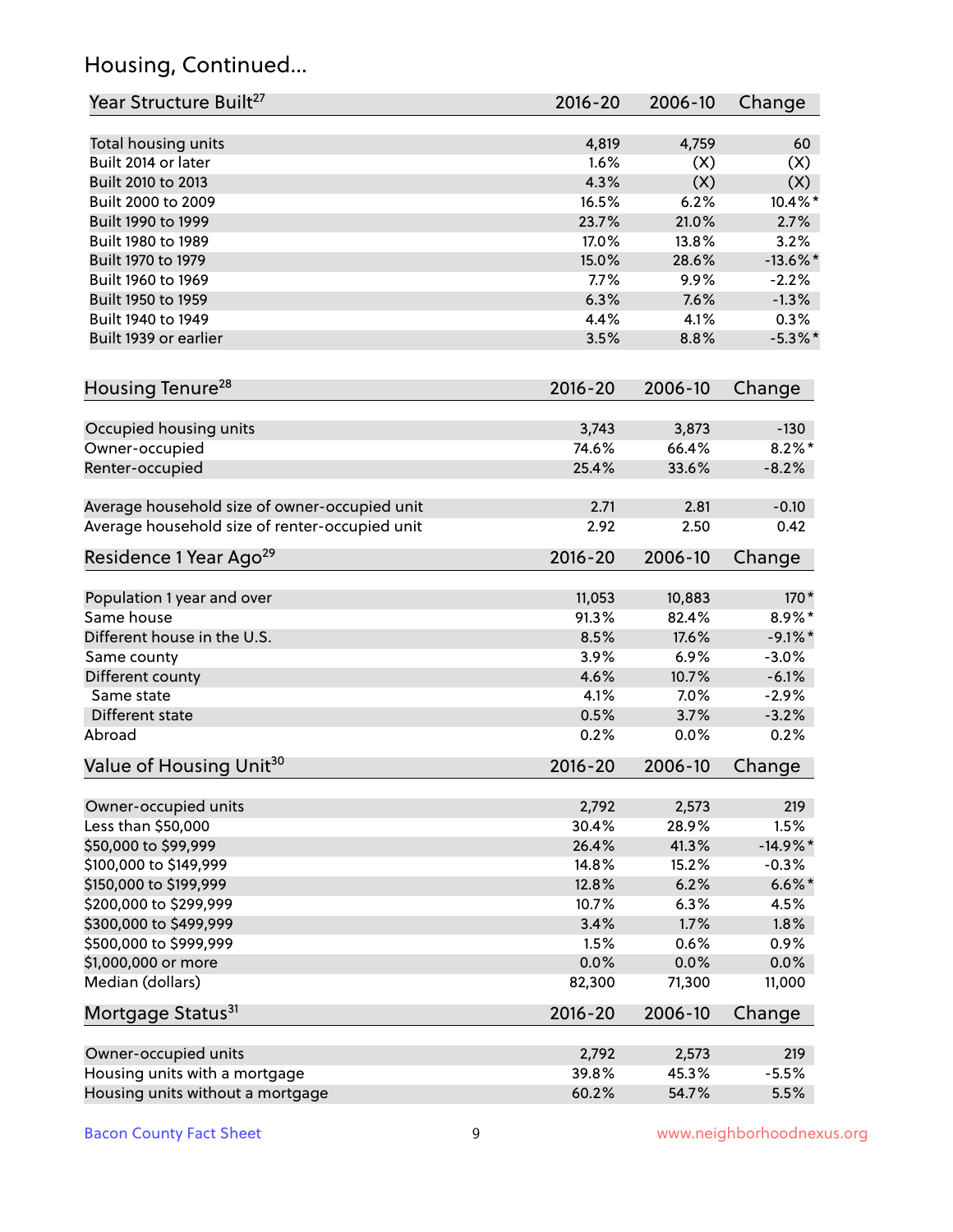## Housing, Continued...

| Selected Monthly Owner Costs <sup>32</sup>                                            | 2016-20   | 2006-10 | Change     |
|---------------------------------------------------------------------------------------|-----------|---------|------------|
| Housing units with a mortgage                                                         | 1,111     | 1,166   | $-55$      |
| Less than \$300                                                                       | 0.0%      | 5.7%    | $-5.7%$    |
| \$300 to \$499                                                                        | 4.1%      | 8.1%    | $-4.0%$    |
| \$500 to \$999                                                                        | 54.1%     | 70.1%   | $-16.0%$   |
| \$1,000 to \$1,499                                                                    | 22.2%     | 10.5%   | $11.8\%$ * |
| \$1,500 to \$1,999                                                                    | 15.9%     | 3.3%    | 12.7%*     |
| \$2,000 to \$2,999                                                                    | 3.7%      | 0.8%    | 2.9%       |
| \$3,000 or more                                                                       | 0.0%      | 1.6%    | $-1.6%$    |
| Median (dollars)                                                                      | 869       | 761     | 108        |
|                                                                                       |           |         |            |
| Housing units without a mortgage                                                      | 1,681     | 1,407   | 274        |
| Less than \$150                                                                       | 4.7%      | 8.1%    | $-3.4%$    |
| \$150 to \$249                                                                        | 25.2%     | 29.4%   | $-4.2%$    |
| \$250 to \$349                                                                        | 24.4%     | 37.7%   | $-13.2%$   |
| \$350 to \$499                                                                        | 23.0%     | 12.3%   | 10.7%*     |
| \$500 to \$699                                                                        | 20.5%     | 9.2%    | $11.4\%$ * |
| \$700 or more                                                                         | 2.1%      | 3.4%    | $-1.3%$    |
| Median (dollars)                                                                      | 325       | 302     | 23         |
| Selected Monthly Owner Costs as a Percentage of<br>Household Income <sup>33</sup>     |           |         | Change     |
| Housing units with a mortgage (excluding units where<br>SMOCAPI cannot be computed)   | 1,100     | 1,147   | $-47$      |
| Less than 20.0 percent                                                                | 52.9%     | 54.4%   | $-1.5%$    |
| 20.0 to 24.9 percent                                                                  | 10.2%     | 15.6%   | $-5.4%$    |
| 25.0 to 29.9 percent                                                                  | 8.0%      | 10.9%   | $-2.9%$    |
| 30.0 to 34.9 percent                                                                  | 3.5%      | 3.1%    | 0.4%       |
| 35.0 percent or more                                                                  | 25.5%     | 16.0%   | 9.4%       |
| Not computed                                                                          | 11        | 19      | -8         |
| Housing unit without a mortgage (excluding units where<br>SMOCAPI cannot be computed) | 1,681     | 1,379   | 302        |
| Less than 10.0 percent                                                                | 52.2%     | 55.3%   | $-3.0%$    |
| 10.0 to 14.9 percent                                                                  | 18.3%     | 19.9%   | $-1.6%$    |
| 15.0 to 19.9 percent                                                                  | 5.7%      | 6.5%    | $-0.9%$    |
| 20.0 to 24.9 percent                                                                  | 6.7%      | 4.1%    | 2.7%       |
| 25.0 to 29.9 percent                                                                  | 7.7%      | 3.8%    | 3.8%       |
| 30.0 to 34.9 percent                                                                  | 1.3%      | 4.4%    | $-3.0%$    |
| 35.0 percent or more                                                                  | 8.1%      | 6.0%    | 2.1%       |
| Not computed                                                                          | $\pmb{0}$ | 28      | $-28$      |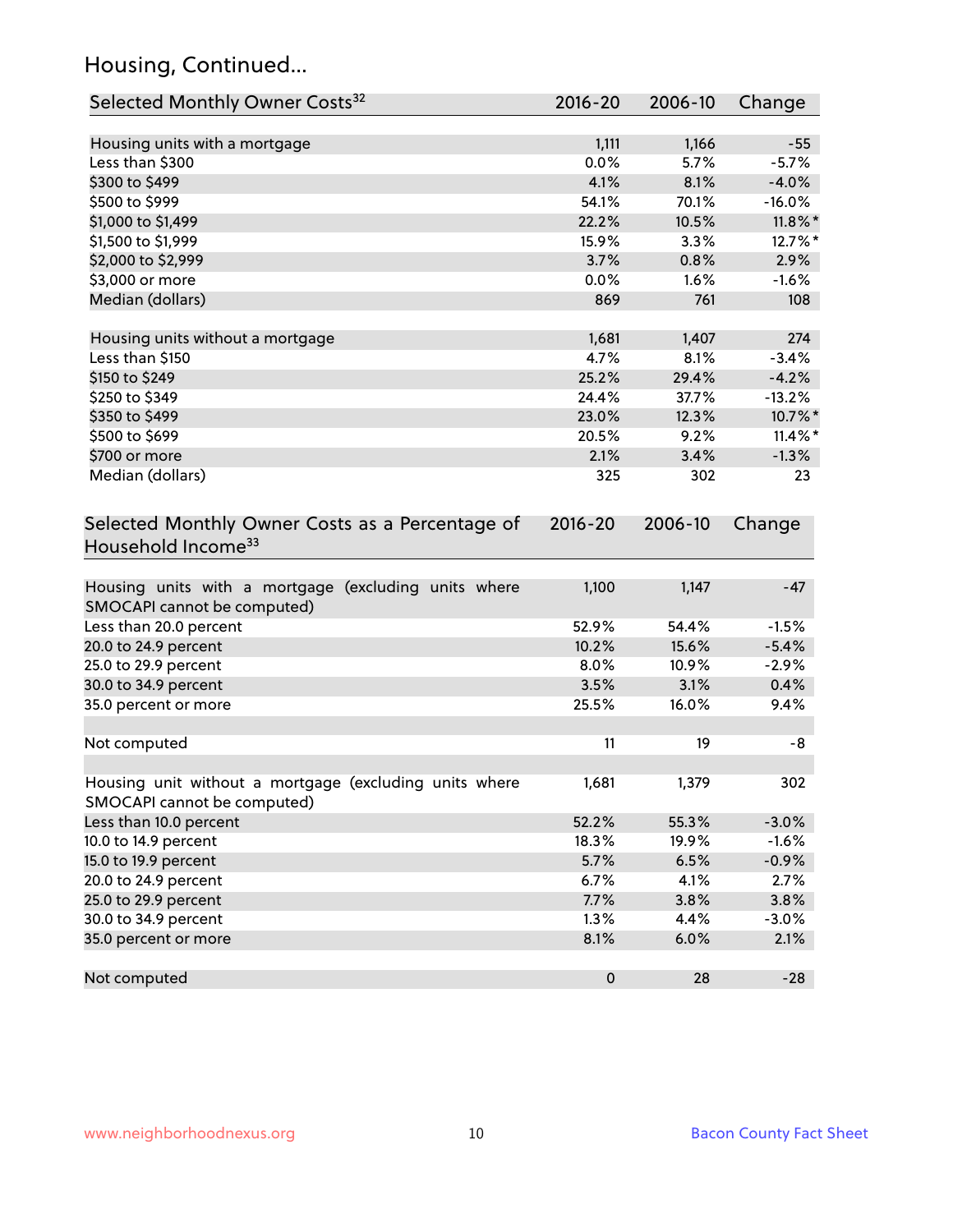## Housing, Continued...

| Gross Rent <sup>34</sup>                                     | 2016-20     | 2006-10 | Change     |
|--------------------------------------------------------------|-------------|---------|------------|
|                                                              |             |         |            |
| Occupied units paying rent                                   | 735         | 844     | $-109$     |
| Less than \$200                                              | 7.9%        | 2.5%    | 5.4%       |
| \$200 to \$499                                               | 34.1%       | 43.7%   | $-9.6%$    |
| \$500 to \$749                                               | 46.7%       | 44.9%   | 1.8%       |
| \$750 to \$999                                               | 9.8%        | 7.5%    | 2.3%       |
| \$1,000 to \$1,499                                           | 1.2%        | 1.4%    | $-0.2%$    |
| \$1,500 to \$1,999                                           | 0.3%        | 0.0%    | 0.3%       |
| \$2,000 or more                                              | 0.0%        | 0.0%    | 0.0%       |
| Median (dollars)                                             | 534         | 515     | 19         |
|                                                              |             |         |            |
| No rent paid                                                 | 216         | 456     | $-240$     |
|                                                              |             |         |            |
| Gross Rent as a Percentage of Household Income <sup>35</sup> | $2016 - 20$ | 2006-10 | Change     |
|                                                              |             |         |            |
| Occupied units paying rent (excluding units where GRAPI      | 692         | 795     | $-103$     |
| cannot be computed)                                          |             |         |            |
| Less than 15.0 percent                                       | 35.1%       | 16.4%   | $18.8\%$ * |
| 15.0 to 19.9 percent                                         | 6.2%        | 11.4%   | $-5.2%$    |
| 20.0 to 24.9 percent                                         | 11.1%       | 4.9%    | 6.2%       |
| 25.0 to 29.9 percent                                         | 13.4%       | 10.7%   | 2.7%       |
| 30.0 to 34.9 percent                                         | 5.3%        | 8.1%    | $-2.7%$    |
| 35.0 percent or more                                         | 28.8%       | 48.6%   | $-19.8%$   |
|                                                              |             |         |            |
| Not computed                                                 | 259         | 505     | $-246$     |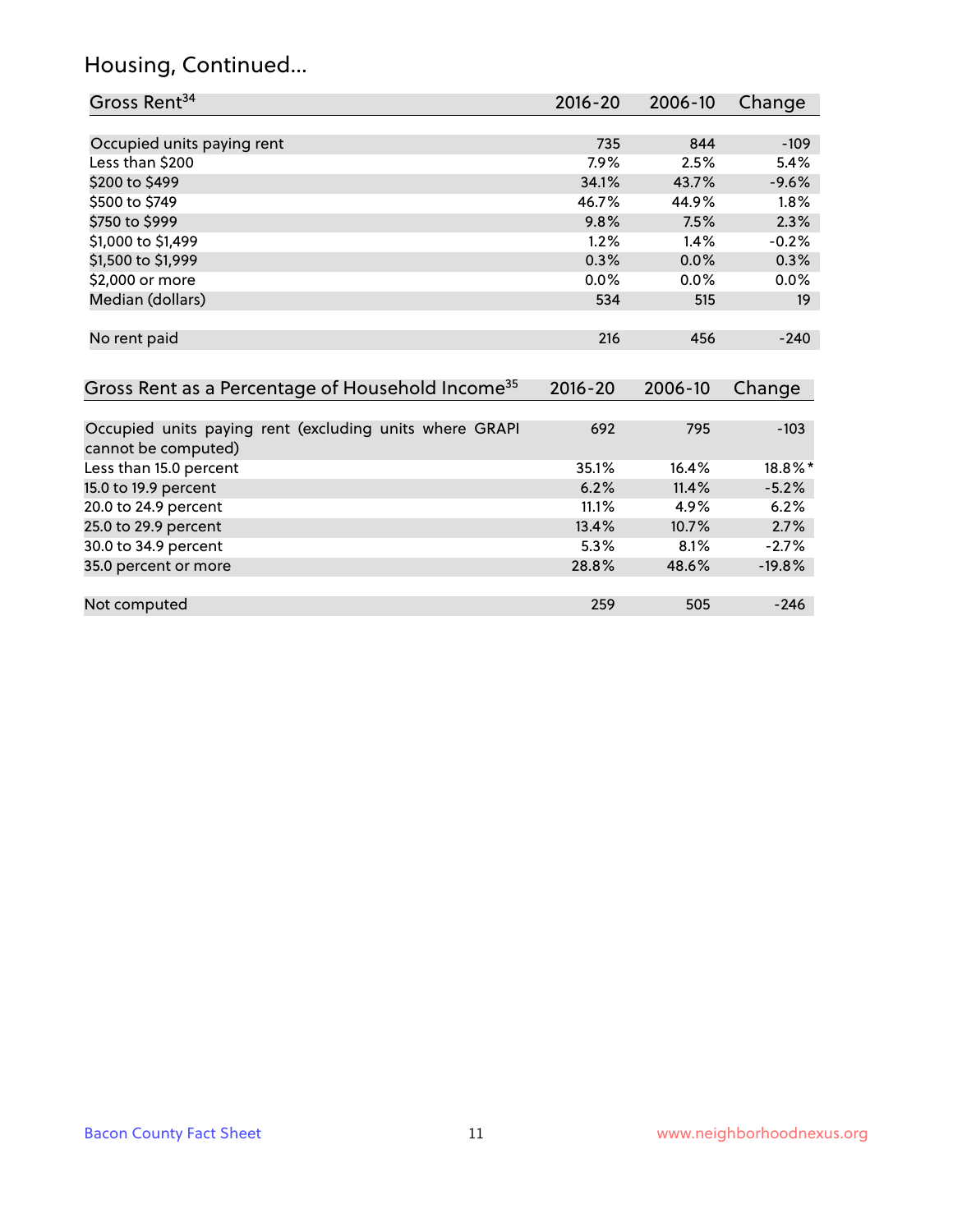## Community Involvement

| Voter Registration and Turnout <sup>36</sup> | 2020  |
|----------------------------------------------|-------|
|                                              |       |
| Active registered voters                     | 6.644 |
| Number voted in Presidential election        | 4.621 |
| Percent voted in Presidential election       | 69.6% |

## Transportation

| Commuting to Work <sup>37</sup>           | 2016-20     | 2006-10 | Change    |
|-------------------------------------------|-------------|---------|-----------|
|                                           |             |         |           |
| Workers 16 years and over                 | 4,092       | 3,942   | 150       |
| Car, truck, or van - drove alone          | 84.4%       | 78.4%   | $6.0\%$ * |
| Car, truck, or van - carpooled            | 8.9%        | 13.0%   | $-4.1%$   |
| Public transportation (excluding taxicab) | $0.0\%$     | 0.4%    | $-0.4%$   |
| Walked                                    | 2.0%        | 0.5%    | $1.5\%$ * |
| Other means                               | $1.9\%$     | $7.3\%$ | $-5.4%$   |
| Worked at home                            | 2.8%        | 0.4%    | $2.4\%$ * |
| Mean travel time to work (minutes)        | 22.0        | 23.8    | $-1.8$    |
| Vehicles Available <sup>38</sup>          | $2016 - 20$ | 2006-10 | Change    |
| Occupied housing units                    | 3,743       | 3,873   | $-130$    |
| No vehicles available                     | 7.7%        | 6.2%    | 1.5%      |
| 1 vehicle available                       | 29.7%       | 34.0%   | $-4.3%$   |
| 2 vehicles available                      | 32.7%       | 36.5%   | $-3.8%$   |
| 3 or more vehicles available              | 29.9%       | 23.3%   | 6.6%      |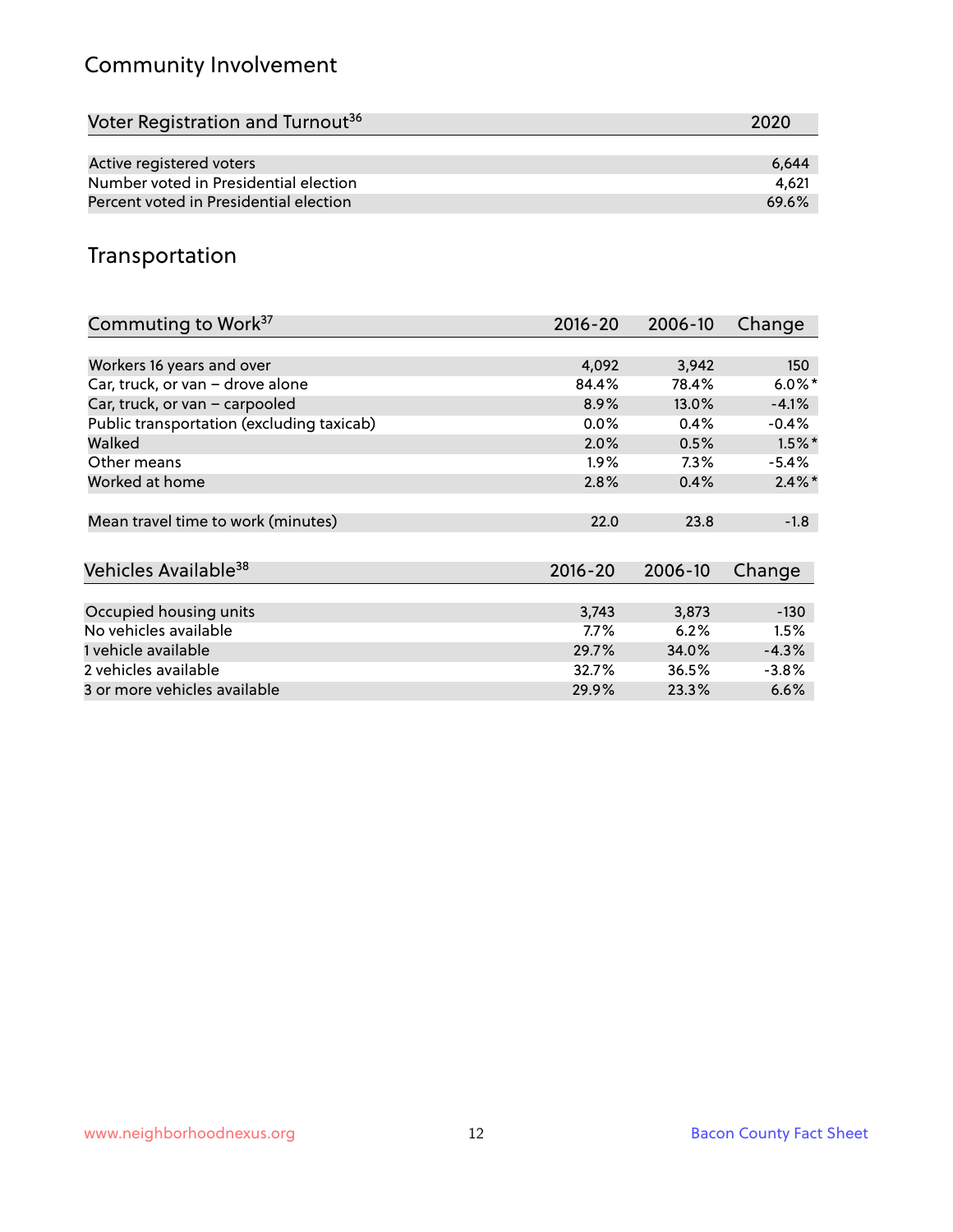#### Health

| Health Insurance coverage <sup>39</sup> | 2016-20 |
|-----------------------------------------|---------|
|-----------------------------------------|---------|

| Civilian Noninstitutionalized Population                | 10,337 |
|---------------------------------------------------------|--------|
| With health insurance coverage                          | 80.9%  |
| With private health insurance coverage                  | 49.7%  |
| With public health coverage                             | 40.5%  |
| No health insurance coverage                            | 19.1%  |
| Civilian Noninstitutionalized Population Under 19 years | 2,954  |
| No health insurance coverage                            | 12.2%  |
| Civilian Noninstitutionalized Population 19 to 64 years | 5,713  |
| In labor force:                                         | 4,010  |
| Employed:                                               | 3,837  |
| With health insurance coverage                          | 77.5%  |
| With private health insurance coverage                  | 25.4%  |
| With public coverage                                    | 6.6%   |
| No health insurance coverage                            | 22.5%  |
| Unemployed:                                             | 173    |
| With health insurance coverage                          | 74.0%  |
| With private health insurance coverage                  | 25.4%  |
| With public coverage                                    | 48.6%  |
| No health insurance coverage                            | 26.0%  |
| Not in labor force:                                     | 1,703  |
| With health insurance coverage                          | 58.5%  |
| With private health insurance coverage                  | 31.0%  |
| With public coverage                                    | 34.3%  |
| No health insurance coverage                            | 41.5%  |

# **Health Factors Most Recent** And The Control of the Control of The Control of The Control of The Control of The Control of The Control of The Control of The Control of The Control of The Control of The Control of The Contr

| Premature Death (YPLL before age 75 per 100,000 population, age-adjusted) <sup>40</sup> | 12,649.8 |
|-----------------------------------------------------------------------------------------|----------|
| Average number of Physically Unhealthy Days <sup>41</sup>                               | 5.6      |
| Average number of Mentally Unhealthy Days <sup>42</sup>                                 | 6.0      |
| Low Birthweight Births <sup>43</sup>                                                    | 11.3%    |
| Diabetes Prevalence <sup>44</sup>                                                       | 13.5%    |
| HIV Prevalence (per 100,000 population) <sup>45</sup>                                   | 481.1    |
| Rate, Deduplicated ER Visits for Asthma, Ages 0-17 <sup>46</sup>                        | 440.8    |